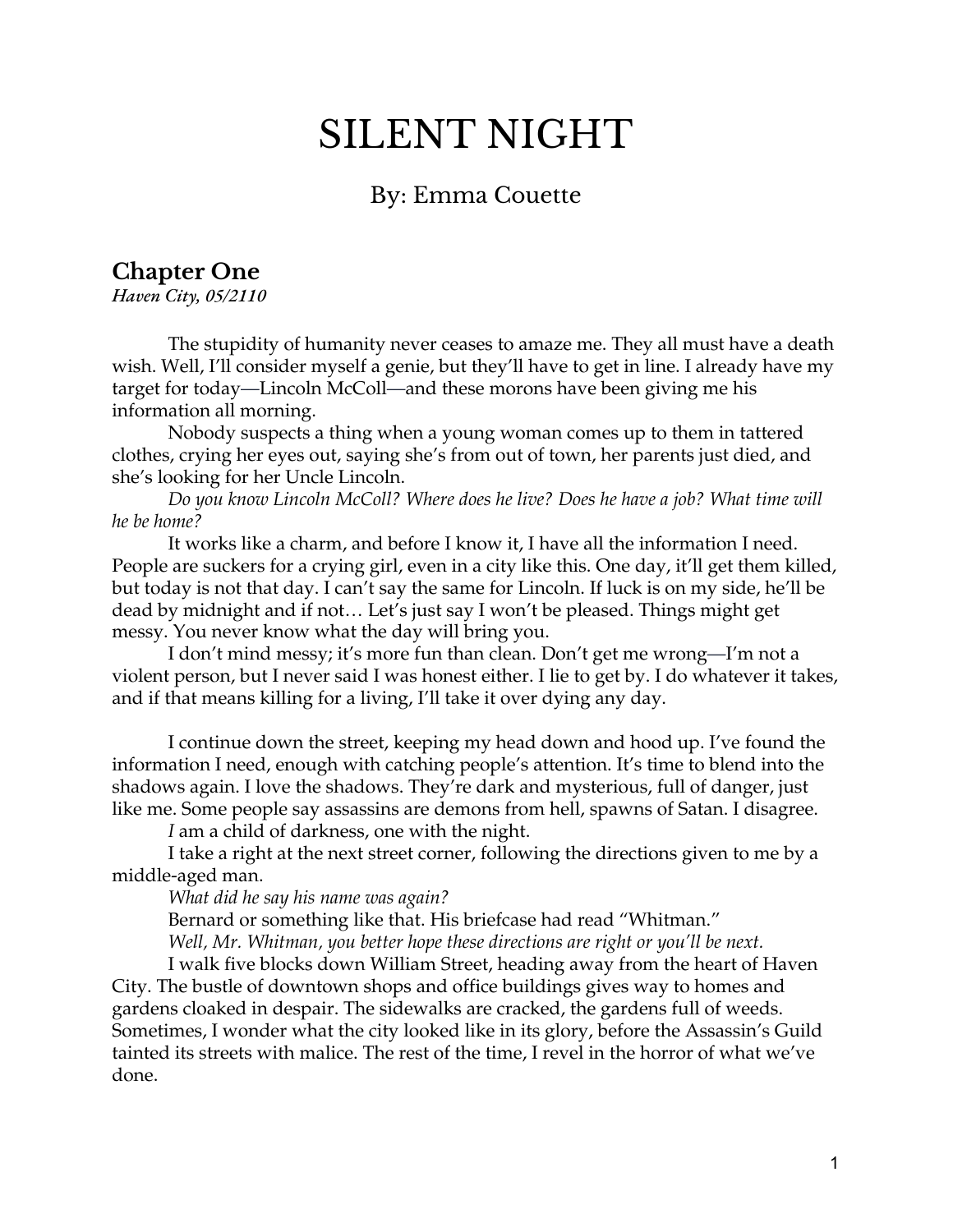I hang a left at Richard Avenue, the road sign bent and faded. According to Whitman's directions, this is the right street and Lincoln's house is the only two-story red brick, number 358.

I count the house numbers as I go, keeping an eye out for the red brick, as well as any Resistance agents I could have fun with. Sadly, I reach the house a few minutes later with nobody in sight.

This is it: a dilapidated brick building with a front porch and dying window box flowers.

*Quaint.*

Beside the door, the numbers 3, 5, and 8 hang in gold-painted metal.

Satisfied, I turn around and head back down the street. I'll enter the house through the backyard.

At the corner of Richard, I turn right and head toward George Street, which runs parallel. I count the houses in my head as I walk down George, until I reach a brick bungalow that should back onto Lincoln's property.

I don't check to see if anyone is looking before I make my way across the front lawn. It's better to act like you belong and get seen, than to look like you shouldn't be there. I should know. I've learned from experience and have bluffed my way through situations on more than one occasion, though not in recent months. I've never been caught. That's why I'm one of the best, though it's not the only reason.

When I reach the back gate, I hop it with ease and stroll to the back fence. I climb over it, landing like a cat in Lincoln's flower bed.

*Tulips. How nice*.

I straighten and head towards the back porch.

The back door is locked, but no matter. I reach into my hair and pull out two bobby pins. I shove both into the lock and, after a couple of expert twists, the bolt slides over with a click. Smiling, I replace the pins in my hair and turn the knob. The door swings open without a sound and I slip inside, shutting it behind me with a soft thud.

The interior of the house is unimpressive with its fake wooden floors, dull paint choices, and minimal decoration. The kitchen is cluttered with dishes, though there isn't much food in the cupboards or fridge.

There are a few pictures on the mantelpiece in the living room. One is of a brown-haired, blue-eyed man of average height, presumably Lincoln. The other is of the same man with a blonde woman at his side. She must be his wife, though by the look of the kitchen, I guess she's been gone for a while.

There's nothing else of interest on the main floor, so after checking for a basement and finding no sign of one, I head upstairs. The fifth stair creaks. I make a note of that for later. The landing leads to a hallway and I creep down it, counting my steps and checking for any more loose floorboards. I'm disappointed when I find none.

Squeaky floorboards always make for an interesting story, always point the finger in my direction after a murder. A house full of creaks and groans makes it impossible for an assassin to go undetected, unless of course, that assassin is me.

There are four doors in the upstairs hall. One leads to a nasty-looking bathroom. I linger long enough to catch a glimpse of myself in the cracked and grungy mirror. My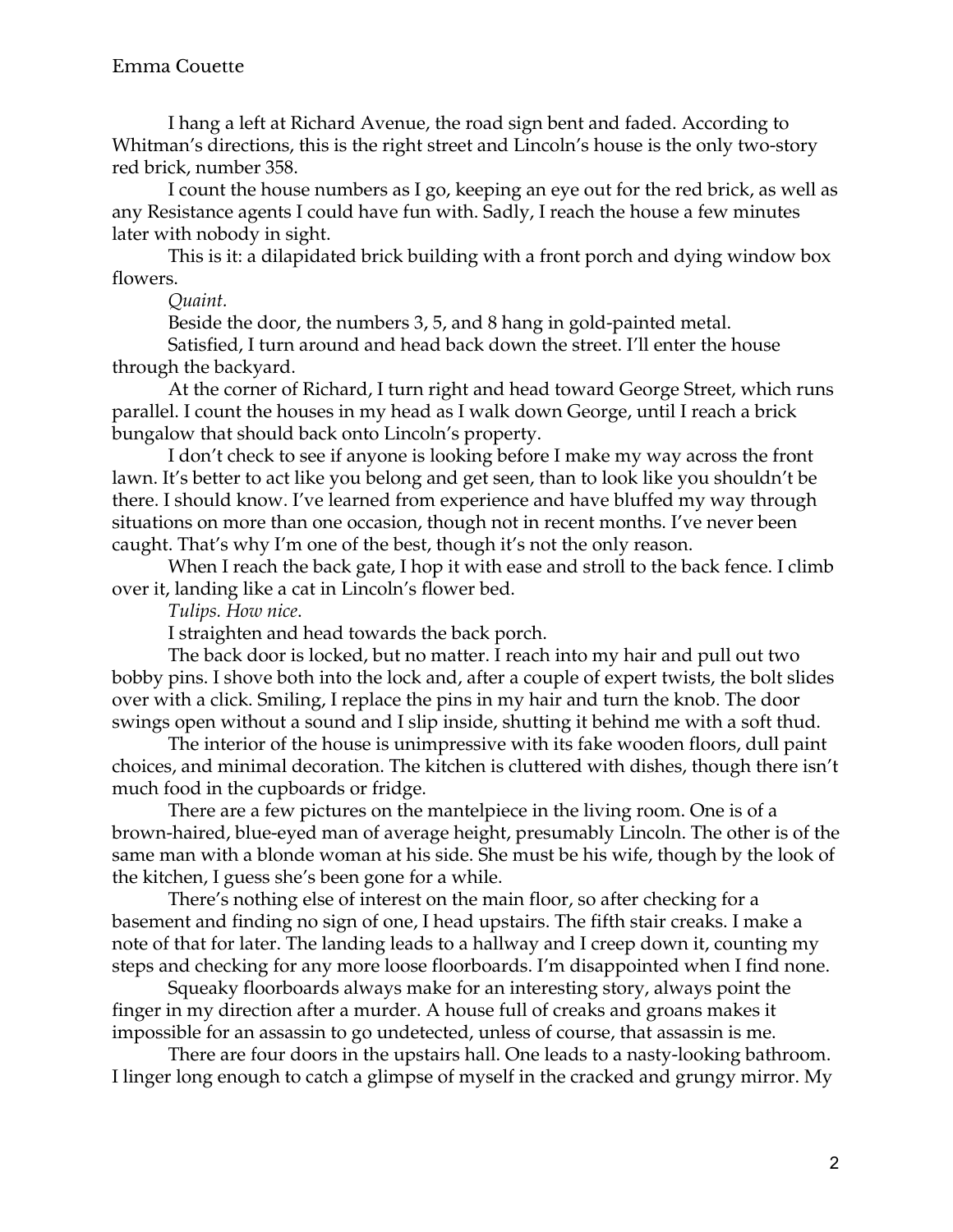hair is growing too long for my liking and the black is showing through the blue in my bangs again.

I sigh and then scold myself.

*Now is not the time.*

I leave the bathroom behind. The other three rooms upstairs must be bedrooms and I have to inspect each one before I go.

I open the first door on my right. Boxes and old furniture fill the small space. In the corner sits an old metal box I recognize only from stories I've been told. Nobody in Haven has watched television since before the war. It strikes me as odd that Lincoln would have one.

I poke my nose into a few of the cardboard boxes. There isn't anything of value in them. One is full of miscellaneous items: markers, cutlery, and keys. It's strange. Two others are crammed full of newspapers, dating back 40 years. Then, four more boxes overflowing with women's clothes, shoes, and jewelry. They must be his wife's belongings. I pick up a necklace with a name engraved in it: *Margaret*. That would make them Lincoln and Margaret McColl.

*How lovely*.

I drop the necklace into the box and leave the room. I won't find anything here.

The next room is a guest room. It's sparsely furnished with only a nightstand and a bed. It's painted a dark grey.

V*ery depressing*. I suppose this is the room Lincoln would've offered to his "niece." *Too bad she isn't real*. I move on.

The last room at the end of the hall is Lincoln's, but for a master bedroom, it's rather disappointing. The single bed is pushed up against one wall, opposite the two windows. There is no closet, only a chest of drawers, and clothes litter the floor, enough that I can't tell whether it's hardwood or carpet.

In the far corner is a desk and I navigate around the piles of clothes to reach it, careful not to disturb them, though I doubt Lincoln would be able to tell the difference. I bet his wife wouldn't approve of this mess. Again, I wonder how long she's been gone, but I'm not paid to wonder. I'm paid to get results. I turn my mind back to the task at hand.

The desk is a paper war zone. Sheets are torn in half, scribbled over, and a whole pile lies shredded. A lot of the papers bear his name.

*What are you trying to hide, Lincoln? Don't you know nothing gets past us?*

I guess I won't be collecting much evidence tonight, though I check the desk drawers for anything he might have left intact. The first three are empty, but the last one is locked.

*Bingo*.

I pull out my bobby pins again and have the drawer open in seconds. Inside is a white envelope. It lies unmarked save for the plain red seal.

*Interesting.*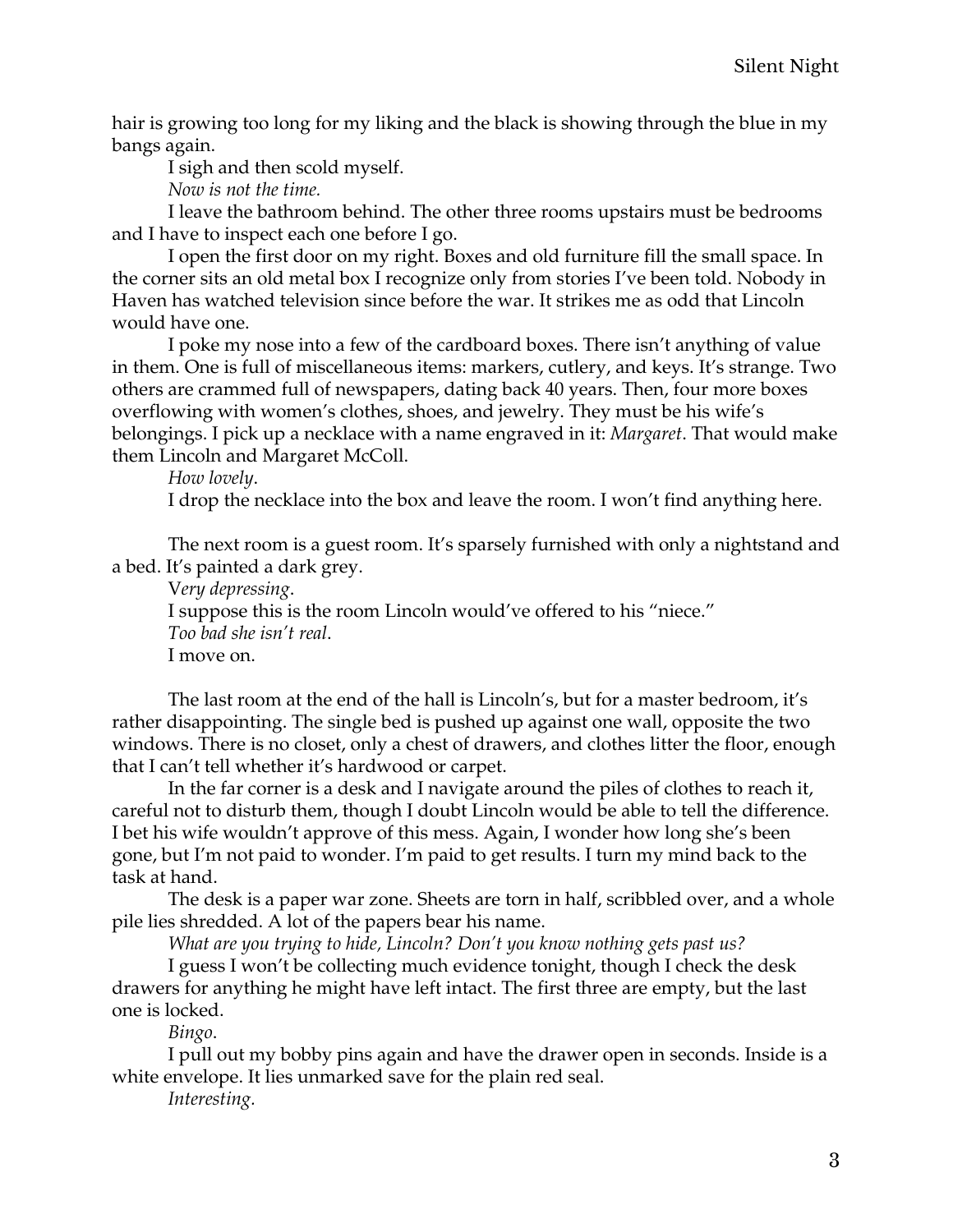I know without a doubt that this is what I need.

Satisfied, I replace the envelope and lock the drawer again. I'll retrieve the envelope tonight after I'm done. I walk out of the room without leaving a single trace of my presence behind.

I return to the storage room and go unlock the window, making sure it opens. This will be my entry point tonight. There is no way Lincoln will notice it's unlocked and he has no reason to check it. If he does lock it again for some reason, I know I can pick the lock on the back door. No matter how hard he tries to keep me out, I'm getting in tonight.

I go back downstairs and lock the back door before heading out the front. I walk down the front steps like I own the place, ready to spout my niece story if need be, but the street is empty.

*Too bad.*

With a resigned sigh, I flip up my hood and start down the street. It's time to head home and give my report. The Charger will be eager to learn what I have found.

## **Chapter Two**

The streets in the south end of Haven City are quiet; some would say dead. I say silence is sometimes louder than noise, but no one else understands. I hear the silence like a slow beating drum when I advance on my victims, drowning out their heartbeat until it stops.

Silence presses in on people in their weakest moments, its sound rendering them deaf to what they want to hear, but I've long since learned how to push back, to mould that silence into something I can use. I've made silence my own, so now when I walk down these streets, the quiet cacophony of them does not deter me. I saunter towards the lion's den.

People stay clear of this side of Haven. Some remember the rebels who once owned these streets, but all fear the assassins the rebels left behind. The war was not kind to this city and neither are we. People can sense our presence. They see it in the abandoned bungalows with ripped curtains and unkempt lawns. They see it in the buildings turned to rubble, red staining the dusty remains. They feel it in the silence, in the emptiness. Nothing thrives here except for the destruction we create. No one has confirmed the suspicion that the dreaded Assassin's Guild calls these streets home, but they aren't willing to take that chance.

The truth is, the assassins don't live *on* the streets but *beneath* them, in a warren of passageways, caves, and caverns. The houses of the south end are only used as access points to our lair, though some hold no connection at all. The Charger is the only assassin who knows the location of every entrance and exit. Most assassins are given one or two. I know of twenty, but that's one of the perks of being in the higher ranks.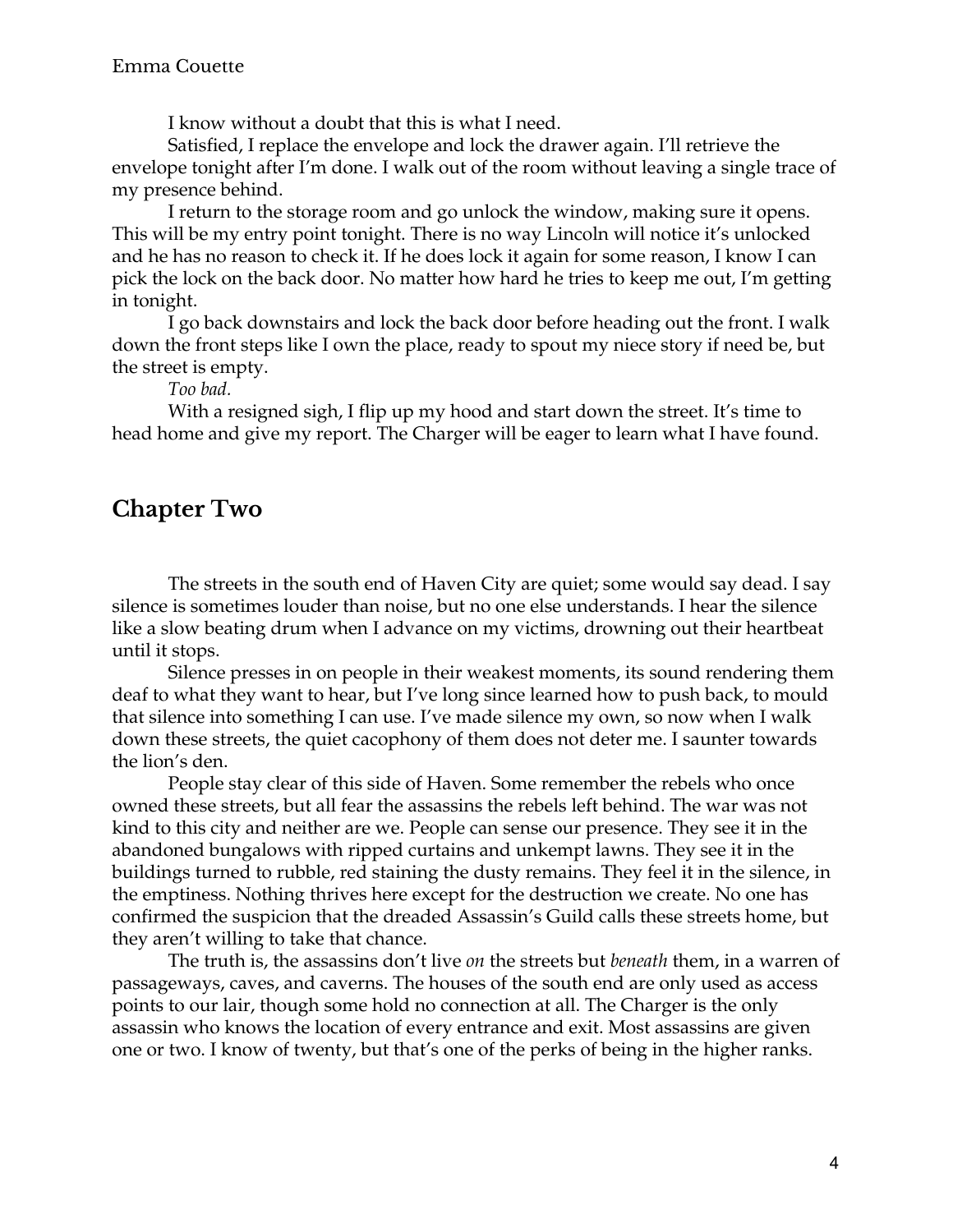I go several streets out of my way, down dead-end alleyways, through overgrown backyards, and under bridges to shake off any possible pursuers. Even an assassin can't be too careful, especially in a city crawling with Resistance agents, despite our efforts to pare them down.

Eventually, I come to the abandoned house that is my usual entrance, a small brick bungalow on a corner lot.

As it should be, the door is unlocked, and I push it open. I listen for the sounds of any trespassers: scavengers, city outsiders, or other assassins. I hear no one and head down to the basement.

The basement is finished, but neglected, and I walk through it to the back bedroom. I cross the room and step into the closet. In the corner, under a pile of clothes, lies a trapdoor. I crouch down and pull it open with one hand; it's lighter than it looks. Nothing but darkness lies beyond it. I listen once again for company and hear nothing.

*It's safe*.

Holding onto the trapdoor with one hand, I step into the hole, my foot landing on a ladder rung. I drop the other foot down and descend into the gloom, pulling the door behind me. When the door shuts, it cuts off all light, but I am not afraid. Only weak people fear the dark.

The shaft I climb down is about five meters deep and I land on the ground a few moments later. Though it is dark, I know I'm in a tunnel. I brought a lantern with me the first time and memorized every feature. I haven't brought a light since.

I head down the tunnel a hundred paces before light spills into the space. A single light bulb hangs from the dirt ceiling, illuminating a door and a buttoned panel beside it. I type in the code and enter the elevator. Darkness once again reigns as I descend.

The elevator journey is only two and a half minutes, but it seems like forever before the box slows down and hits the ground with a muffled bang. The doors open automatically and I step out. Another lonely bulb illuminates a second tunnel. I continue down it without a backward glance.

This is where the journey becomes dangerous, not for me, but for any non-assassin who is lucky enough to make it this far. I count my steps as I go. After ten, the tunnel widens and in twenty more, it opens up into a huge cavern, though you can't tell in the dark. Anybody who shouldn't be here would continue straight and walk right off of a cliff, free falling into an underground lake full of jagged rocks. I keep to the left, following a ledge hugging the cavern wall. The tunnel continues fifty paces later.

Five minutes after that, the tunnel turns sharply to the right and I can see again. Every few feet along the ceiling is a light bulb, all the way to the end of the tunnel where a ladder carved into the wall ascends upward into a dark shaft. I start climbing and, five rungs later, I reach up and push open the trapdoor, just enough to see through.

I peer into the hallway above. No one is in sight. I listen for footsteps heading my way but hear nothing.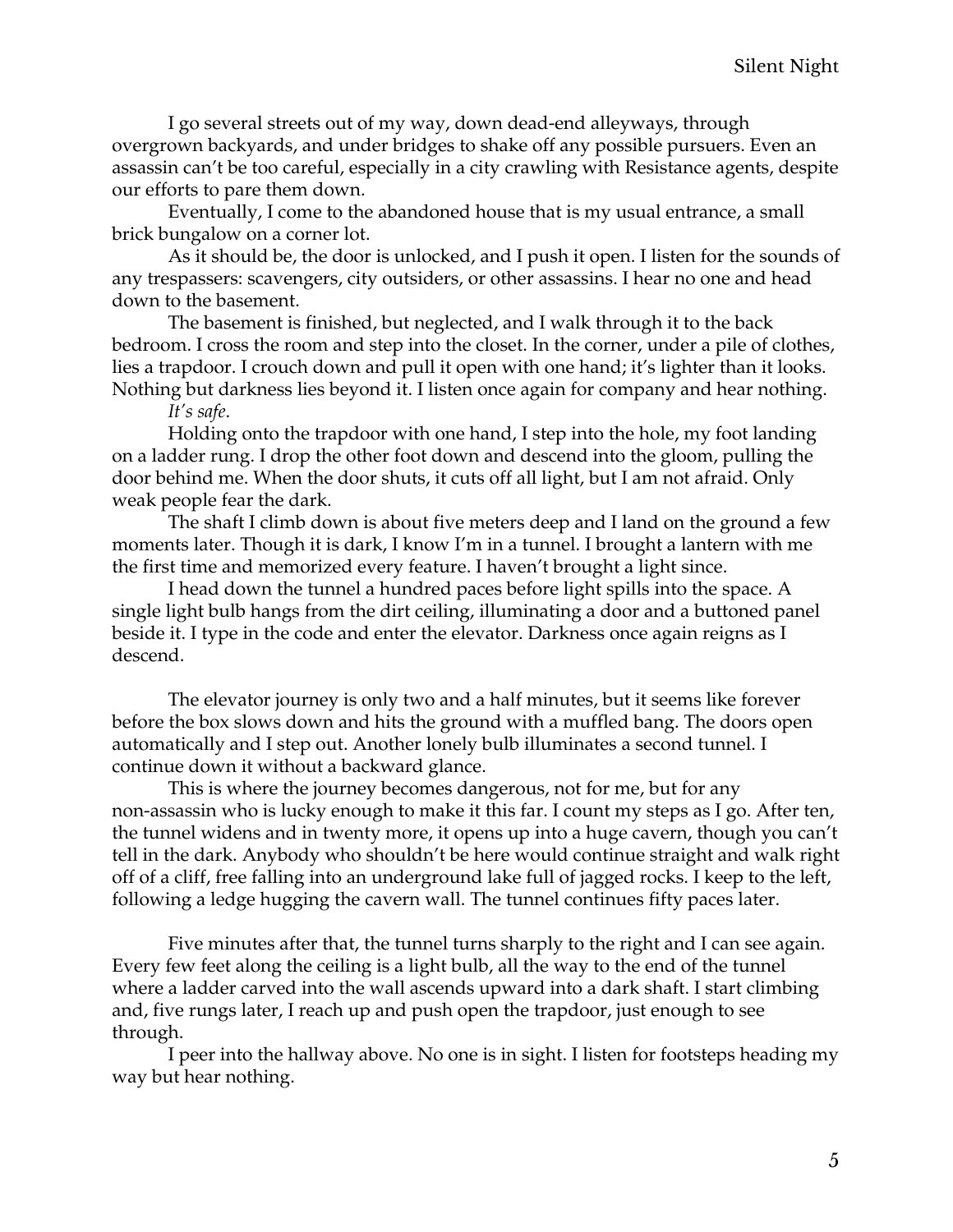#### Emma Couette

Satisfied, I push the heavy door up the rest of the way and slide it over gently so the tile doesn't scrape against the floor and announce my presence. I climb out of the shaft into the bright hall and slide the trapdoor back into place. Nobody would ever guess the tile is an entrance to our lair; even I can't find it once it's been replaced, which is why it's only an entry point, not an exit.

I dust myself off and look around. I'm back into the Guild proper, though there's no one to be seen. I don't let that bother me as I continue on my way.

I navigate the hallways and dark corridors of the Assassin's Guild with the ease of someone who's memorized every inch of the place. I could get anywhere in my sleep. Soon, I hear the familiar noises of the Guild: yelling, small conversations, and the satisfying clack of weapons meeting as I pass by one of the countless training rooms.

I allow myself a small sigh. This is home, but now is not the time to lose myself in the charms of the place. I have a mission to complete.

I go a little out of my way in order to bypass the Grand Cavern, our wide open gathering place where we can do anything and everything we want. It's at the centre of the underground compound and you can see all the training rooms from its floor, as all of them have glass walls facing the cavern. I usually spend time there after missions, but I'm not done yet. The Charger is waiting for my report.

I walk faster, eager to get it over with. Like many of the assassins, I don't enjoy spending time with the Charger. He is King of us all and has murdered more people than we could ever dream of. His soul is as dark as they come and he's the only common thing we all fear. None of us would ever dare cross him, which is why I don't want to be late.

Ten minutes later, after a route that sends me doubling back several times, I head down a hall cloaked in darkness. Only thirty assassins, out of the hundreds living here, actually know where the Charger's office is. I'm included in the few who receive missions from him personally and am required to report back to him face to face. The others receive envelopes shoved under the doors of their quarters, depicting the details of their missions, and they send back written reports.

I dreaded the written reports in the past, but now I often wish I could go back to them. The Charger gives me chills and after being in his presence, I can't shake off the feeling of dread for hours, but I fare better than others. Agent Ten wouldn't speak or leave his room for a whole week after he met the Charger. Three years later, and now Agent Six, he still shuts himself in his room for five hours after he gives his report.

*Some people are so weak.*

I reach the end of the hall then. Two assassins in black stand on either side of the Charger's door. Their job is such a joke; as if the King of Assassins needs bodyguards. He could probably kill any intruder with his eyes closed and both hands tied behind his back. Yet, the guards still stop me and ask me my name and business. I suppress the urge to pull a knife and gut them.

I keep my expression neutral as I say, "Don't be a fool. You know who I am, and you also know how quickly I can make you disappear. So, I suggest you drop the act and let me in. The Charger doesn't like to be kept waiting."